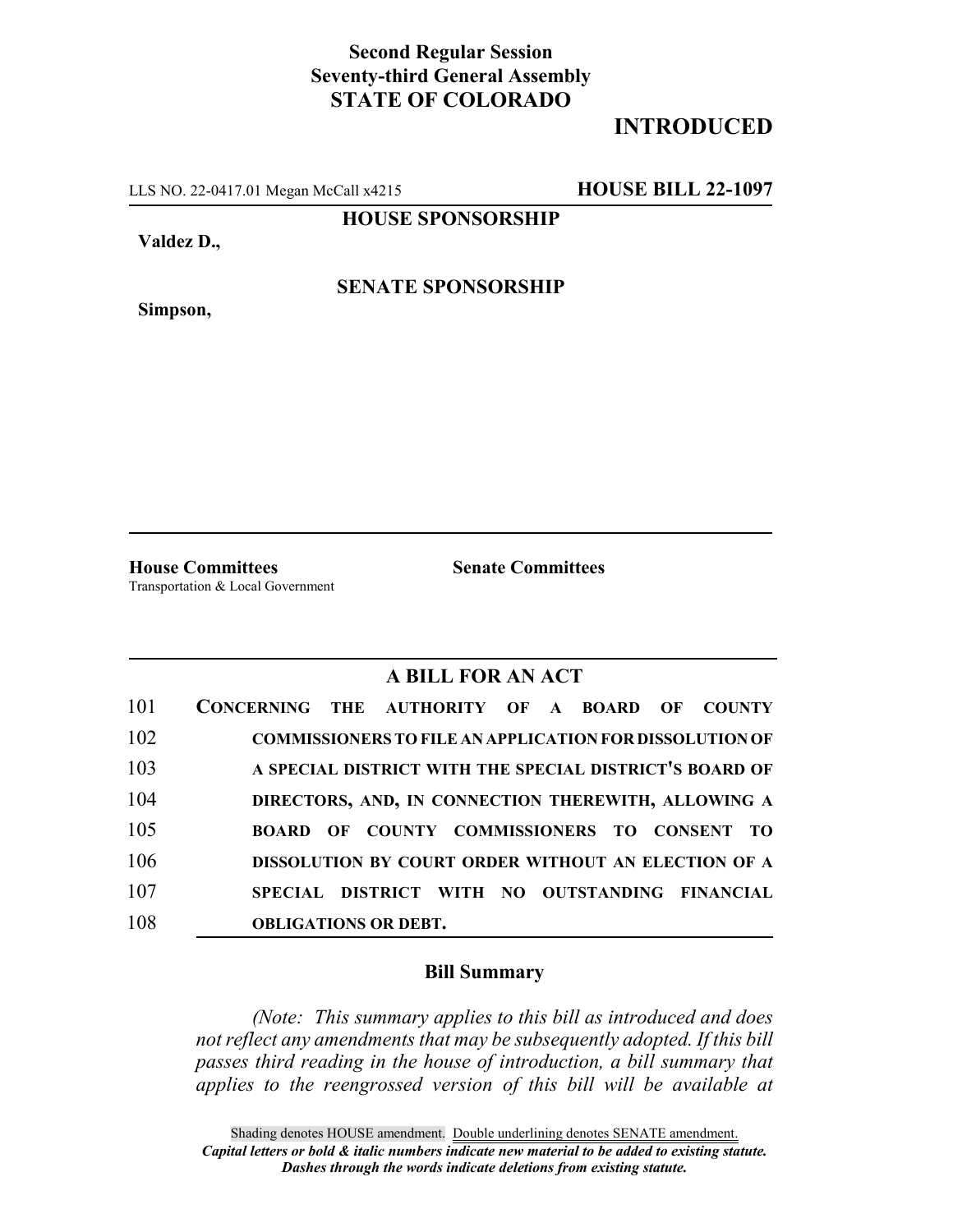#### *http://leg.colorado.gov.)*

Under current law, municipalities and regional service authorities are authorized to file an application for dissolution of a special district with the board of directors of the special district. The bill expands current law to authorize a board of county commissioners to file with the special district's board of directors an application for dissolution of the special district if the special district is wholly located in the boundaries of the county and to file jointly with another board of county commissioners a petition for dissolution of a special district located in 2 or more counties.

The bill also expands current law to allow a board of county commissioners and a special district that is wholly within the county's boundaries and that has no financial obligations or outstanding debt to mutually consent to dissolution of the special district via a court order dissolving the special district without an election.

1 *Be it enacted by the General Assembly of the State of Colorado:* 2 **SECTION 1.** In Colorado Revised Statutes, 32-1-701, **amend** (5) 3 and (6); and **add** (3.5) and (3.7) as follows:

 **32-1-701. Initiation - petition - procedure.** (3.5) IF THE TERRITORY ENCOMPASSED BY A SPECIAL DISTRICT LIES WHOLLY WITHIN THE BOUNDARIES OF A COUNTY, THE BOARD OF COUNTY COMMISSIONERS OF ANY SUCH COUNTY MAY FILE AN APPLICATION WITH THE SPECIAL DISTRICT'S BOARD OF DIRECTORS TO DISSOLVE THE SPECIAL DISTRICT, AND THE SPECIAL DISTRICT'S BOARD OF DIRECTORS, PROMPTLY AND IN GOOD FAITH, SHALL TAKE THE NECESSARY STEPS TO DISSOLVE THE DISTRICT IN ACCORDANCE WITH THE PROCEDURES SPECIFIED IN SUBSECTION (2) OF THIS 12 SECTION. (3.7) IF THE TERRITORY ENCOMPASSED BY A SPECIAL DISTRICT LIES

14 WITHIN THE BOUNDARIES OF TWO OR MORE COUNTIES, THE BOARD OF COUNTY COMMISSIONERS OF EACH OF THE COUNTIES MAY JOINTLY FILE AN APPLICATION WITH THE SPECIAL DISTRICT'S BOARD OF DIRECTORS TO DISSOLVE THE SPECIAL DISTRICT, AND THE SPECIAL DISTRICT'S BOARD OF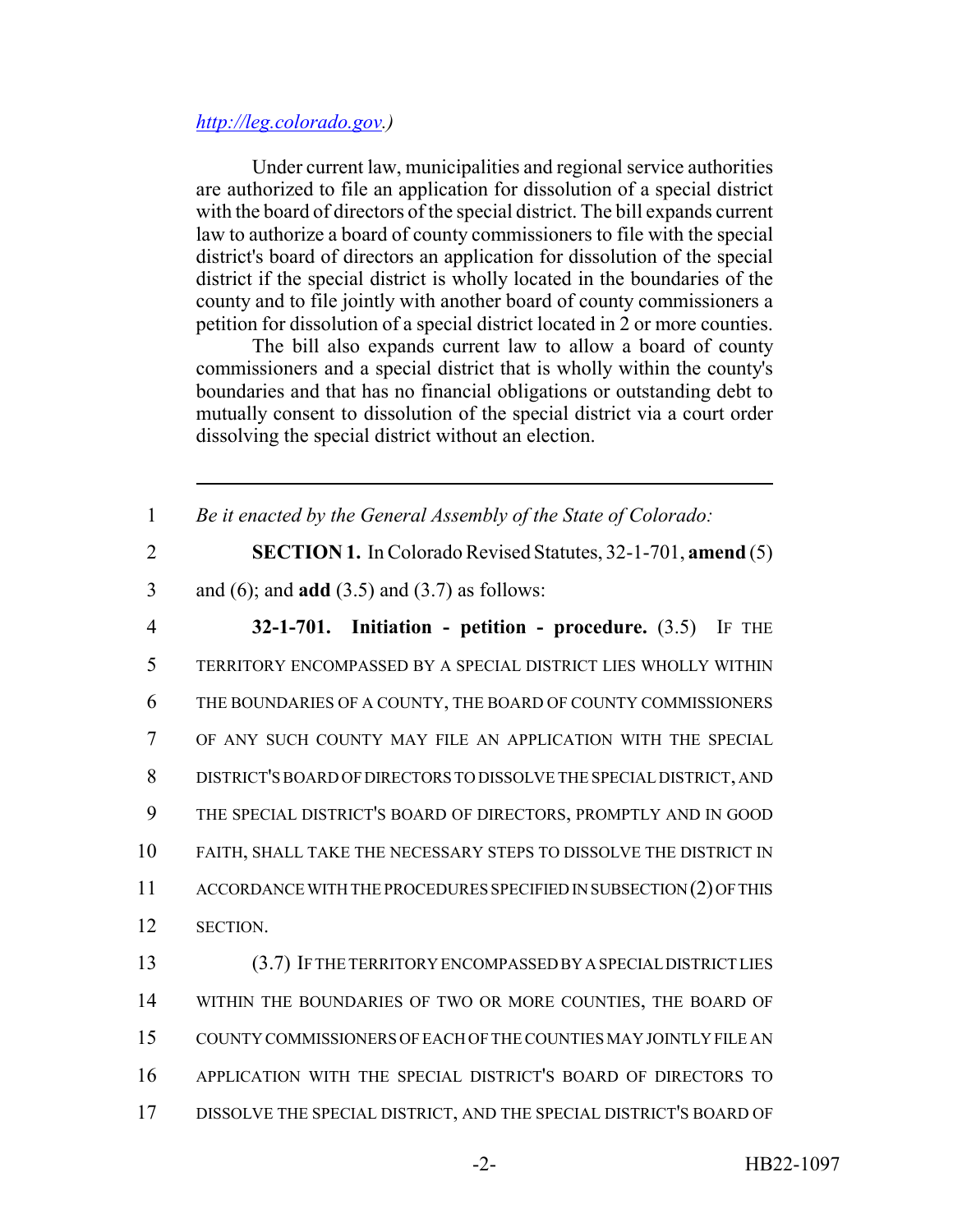DIRECTORS, PROMPTLY AND IN GOOD FAITH, SHALL TAKE THE NECESSARY 2 STEPS TO DISSOLVE THE DISTRICT IN ACCORDANCE WITH THE PROCEDURES SPECIFIED IN SUBSECTION (2) OF THIS SECTION. THE APPLICATION MUST INCLUDE THE CONSENT OF SUCH COUNTIES TO ASSUME THE RESPONSIBILITIES FOR PROVIDING THE SERVICES THAT HAD BEEN PROVIDED BY THE SPECIAL DISTRICT IN THEIR RESPECTIVE JURISDICTIONS OR EVIDENCE OF AN AGREEMENT TO PROVIDE THE SERVICES ON A CONTRACTUAL BASIS.

 (5) If the territory encompassed by a special district lies within the boundaries of two or more regional service authorities and if such service authorities provide the same service as that provided by the special district, the two or more service authorities may file jointly an application with the board to dissolve the special district, and the board, promptly and in good faith, shall take the necessary steps to dissolve such district in accordance with the procedures specified in subsection (2) of this section. 16 The application shall MUST include the consent of such service authorities to assume the responsibilities for providing the service in their respective 18 jurisdictions or the consent of one regional service authority to provide the service on a contractual basis.

 (6) Any application filed with the board to dissolve a special district under subsection (2), (3), *(3.5), (3.7),* (4), or (5) of this section 22 shall MUST be accompanied by a cash bond in the amount of three 23 hundred dollars to cover the expenses connected with the proceedings if the dissolution is not effected.

 **SECTION 2.** In Colorado Revised Statutes, 32-1-702, **amend** (1) as follows:

**32-1-702. Requirements for dissolution petition.** (1) A petition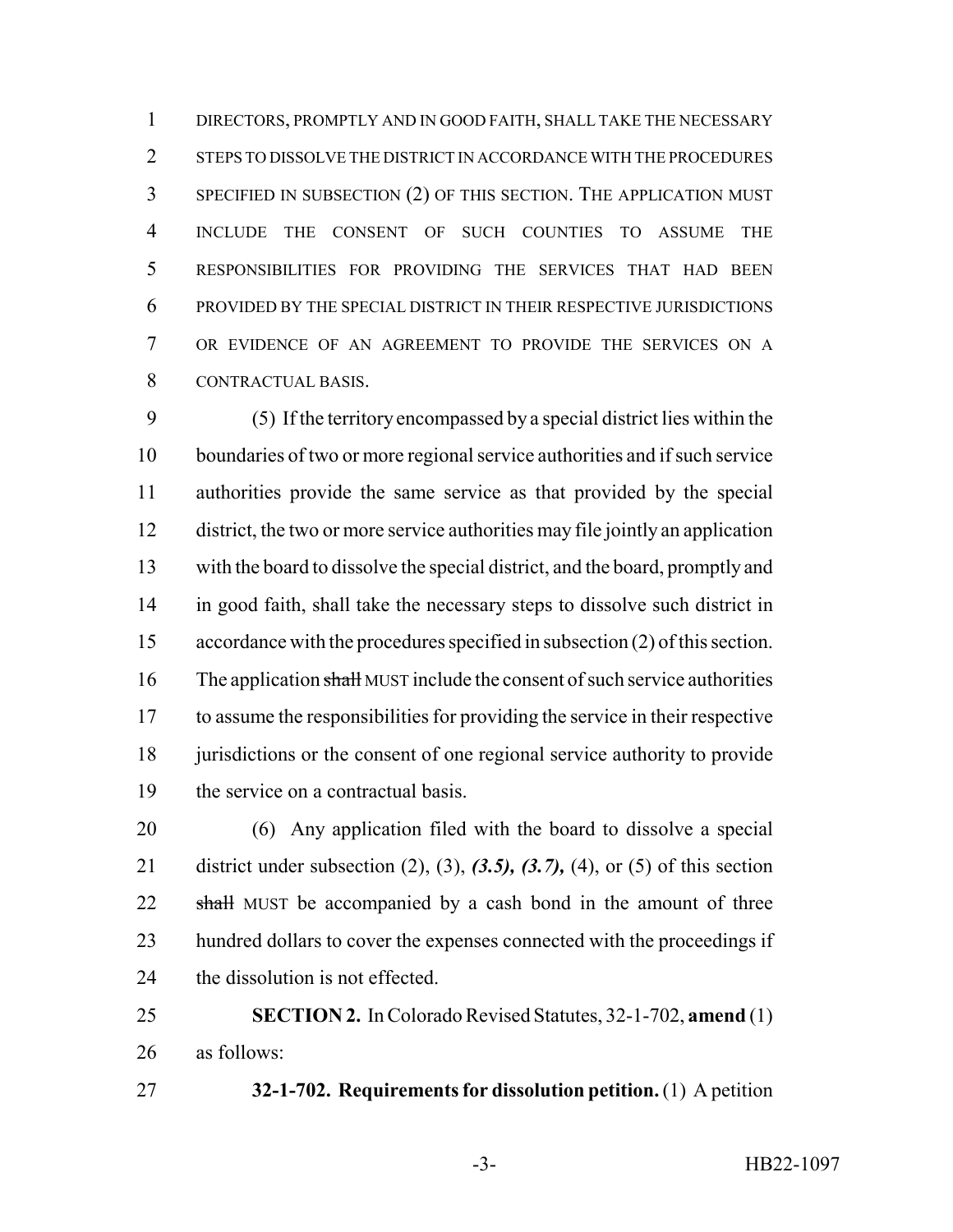1 for dissolution shall MUST generally describe the territory embraced in the 2 special district, shall MUST have a map showing the special district, a current financial statement of the special district, and a plan for final disposition of the assets of the special district and for payment of the 5 financial obligations of the special district, shall MUST state whether or not the services of the special district are to be continued and, if so, by 7 what means, and shall MUST state whether the existing board or a portion 8 thereof shall IS TO continue in office, subject to court appointment to fill vacancies. Said petition may provide for the regional service authority board, THE BOARD OF COUNTY COMMISSIONERS, or the governing body of 11 the municipality to act as the board in accordance with the provisions of section 32-1-707.

 **SECTION 3.** In Colorado Revised Statutes, 32-1-704, **amend** (3)(b) as follows:

 **32-1-704. Conditions necessary for dissolution - permissible provisions - hearings - court powers.** (3) (b) Subject to the provisions 17 of paragraph (c) of this subsection  $(3)$  SUBSECTION  $(3)(c)$  OF THIS SECTION, the court shall enter an order dissolving the special district pursuant to section 32-1-707 without an election if the special district lies wholly WITHIN THE COUNTY OR within the corporate limits of the municipality, if the special district has no financial obligations or outstanding bonds, and if the special district board and THE BOARD OF 23 COUNTY COMMISSIONERS, IF WITHIN THE COUNTY, OR the governing body of the municipality, IF WITHIN THE CORPORATE LIMITS OF THE MUNICIPALITY, consent to the dissolution.

 **SECTION 4. Act subject to petition - effective date.** This act takes effect at 12:01 a.m. on the day following the expiration of the